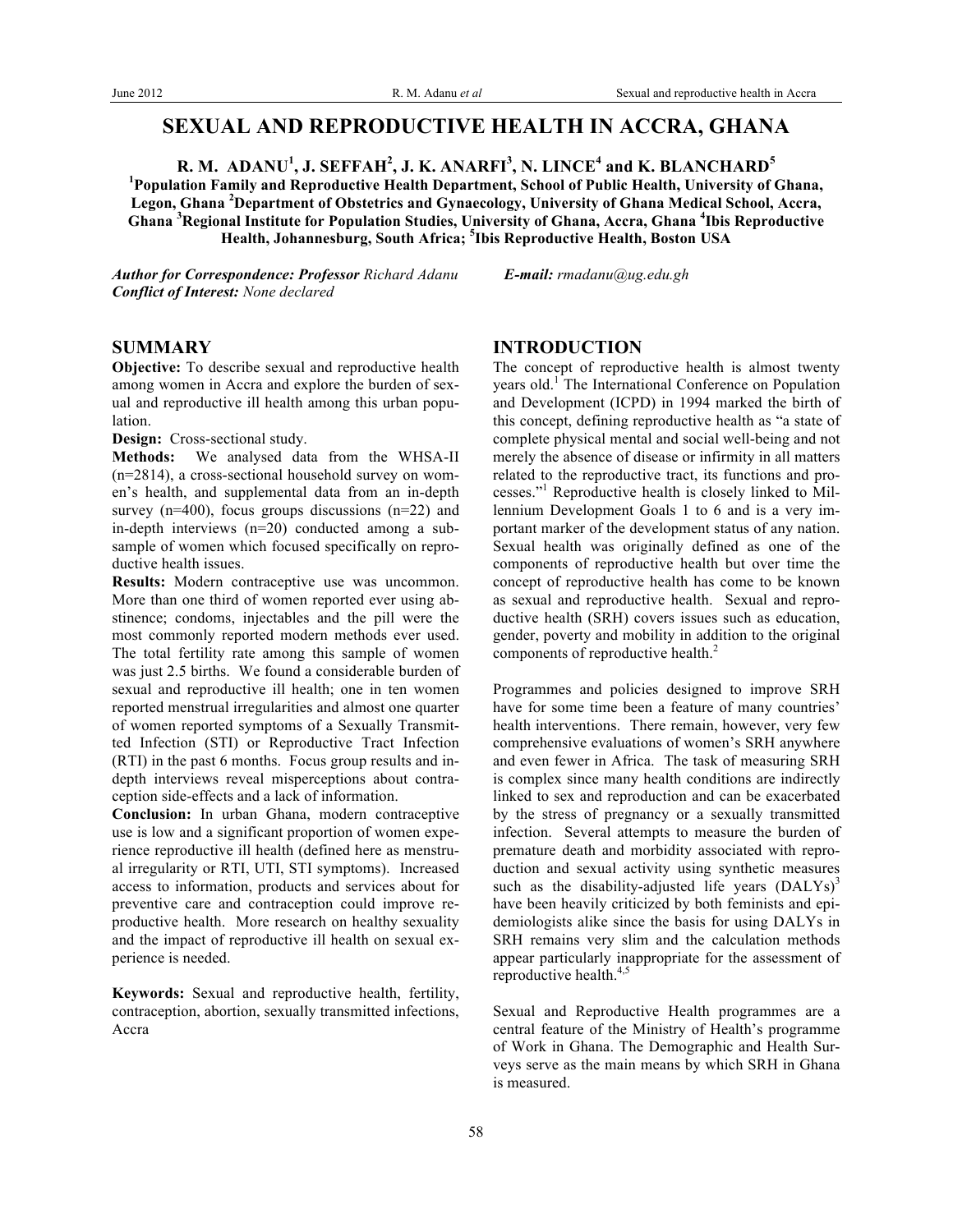In this analysis we provide data on some of the core components of sexual and reproductive health among women in Accra, Ghana, including contraceptive use, fertility, sexually transmitted infections and safe motherhood. Our overall aim is to describe sexual and reproductive health among women in Accra, using both quantitative and qualitative data, and explore the burden of sexual and reproductive ill health among this urban population.

## **MATERIALS AND METHODS**

For this analysis we present data on contraceptive use and fertility from the Women's Health Study of Accra II (WHSA-II) survey conducted in 2008-9. The overall study methods are described elsewhere (Darko et al this supplement). We supplement the information from the full WHSA-II sample with data from the Focused Investigations in Reproductive Health (FIRH) substudy which included four components – one quantitative (A) and three qualitative (B-D) (Figure 1). The first component, a survey of 400 women who participated both in the WHSA Waves I (2003) and II (2008- 9) as well as the Time Use and Health Survey (TUHS) (2008-9), collected data on use and cost of a range of reproductive health products and services, as well as the woman's experiences with her most recent delivery. In the second component, focus group discussions

(FGDs) were conducted with women to document community norms and knowledge regarding contraception and abortion. The third component comprised indepth interviews (IDIs) exploring experiences of abortion among women who reported having had an abortion in the WHSA-II survey. Finally, the fourth component included IDIs with women who reported giving birth in the last five years to explore experiences of labour and delivery. Women were eligible for the FIRH quantitative survey if they had completed WHSA-I, WHSA-II and the TUHS interviews; were under 65 years of age; and spoke one of the three study languages (Ga, Twi or Ewe). Women were selected for participation in FIRH qualitative data collection activities from the broad group of 2814 women who completed the WHSA-II. Women were purposively selected based on age, socio-economic status or geographic location. For the FGDs, women were eligible if they were between 23-39 years of age in 2008. For the IDIs focusing on abortion, women were selected if they reported having an induced abortion in either WHSA-I or WHSA-II. Finally, for the IDIs on prior labour and delivery, women were selected if they reported a delivery within the year prior to their WHSA-II interview. The analysis in this paper draws from the WHSA-II and FIRH.



**Figure 1** Linkages between the different studies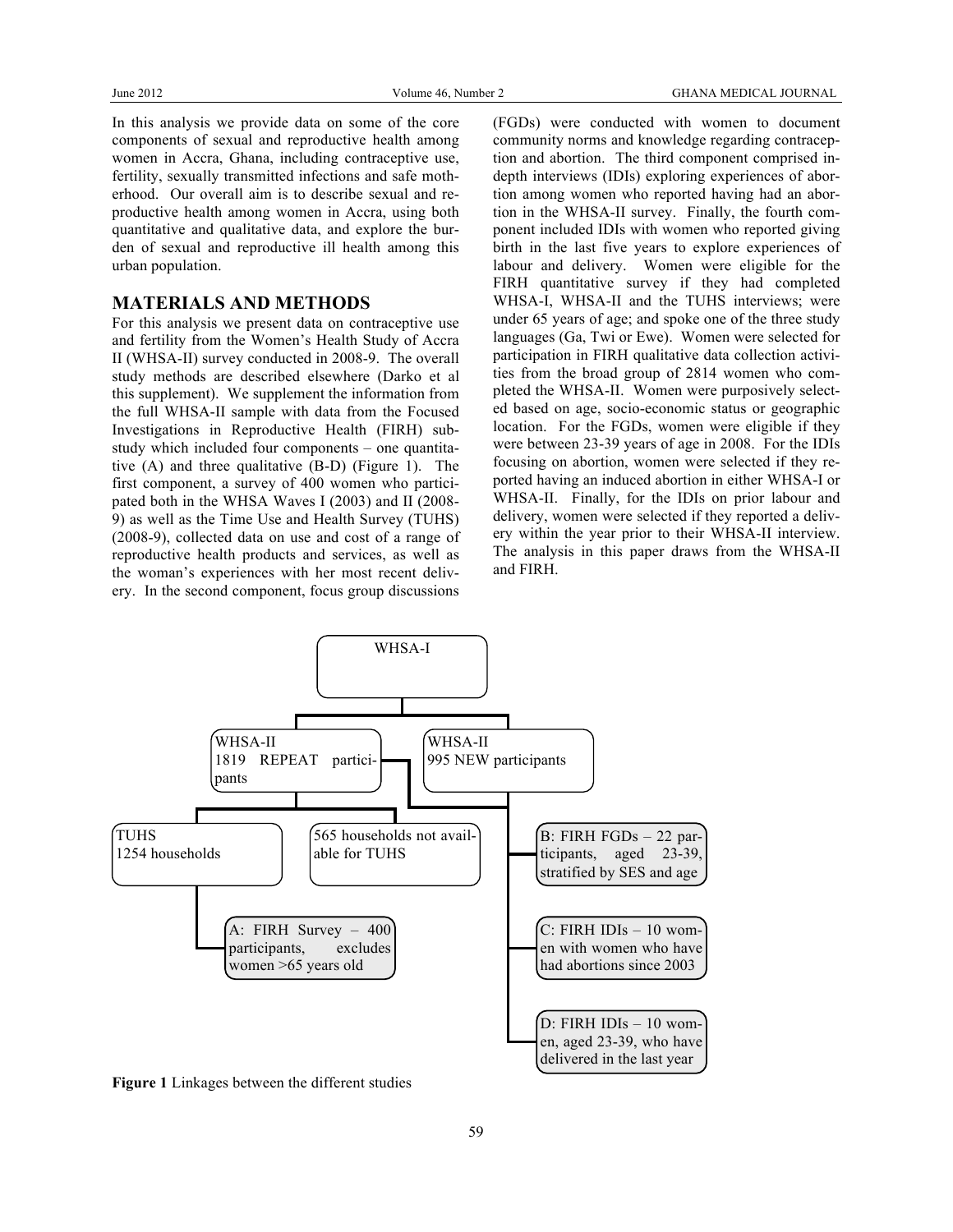# **RESULTS**

Basic demographic data for the 400 women who completed the FIRH survey are provided in Table 1. The median age for the FIRH participants was 39.0 years, and the median monthly household income was GH $\phi$ 67.50. Most (60.2%) were married and lived in a compound dwelling (73.9%). Almost half of the women (49.9%) reported that middle school was the highest level of education completed and that they could read and write easily (46.3%). In addition the majority were Ga (57.9%) or Twi/Fanti (24.9%). The majority (64.8%) indicated that they were self-employed. The self-employed women were mostly in informal employment such as trading or selling goods in local markets or on the street.

**Table 1** Some FIRH demographic characteristics (n=400)

| Characteristic                                                                                                                                                                                                                                              | Median                  | <b>IQ Range</b> |  |  |  |
|-------------------------------------------------------------------------------------------------------------------------------------------------------------------------------------------------------------------------------------------------------------|-------------------------|-----------------|--|--|--|
| $Age*$                                                                                                                                                                                                                                                      | 39                      | $30 - 51$       |  |  |  |
| Years of residence in Accra <sup>†</sup>                                                                                                                                                                                                                    | 33                      | 25-45           |  |  |  |
| Median monthly income $(\widehat{GHC})^{**}$ (for non-retired, em-<br>ployed individuals only) <sup>‡</sup>                                                                                                                                                 | 67.50                   | 40.00-123.70    |  |  |  |
|                                                                                                                                                                                                                                                             | $\overline{\mathbf{N}}$ | $\frac{1}{2}$   |  |  |  |
| Marital status                                                                                                                                                                                                                                              |                         |                 |  |  |  |
| Currently married                                                                                                                                                                                                                                           | 227                     | 60.2            |  |  |  |
| Living with man/woman                                                                                                                                                                                                                                       | 3                       | 0.8             |  |  |  |
| Widowed                                                                                                                                                                                                                                                     | 26                      | 6.9             |  |  |  |
| Divorced                                                                                                                                                                                                                                                    | 30                      | 8               |  |  |  |
| Separated                                                                                                                                                                                                                                                   | 26                      | 6.9             |  |  |  |
| Never married                                                                                                                                                                                                                                               | 65                      | 17.2            |  |  |  |
| Type of dwelling***                                                                                                                                                                                                                                         |                         |                 |  |  |  |
| Separate house                                                                                                                                                                                                                                              | 53                      | 14.1            |  |  |  |
| Semi-detached                                                                                                                                                                                                                                               | 30                      | 8               |  |  |  |
| Flat                                                                                                                                                                                                                                                        | 14                      | 3.7             |  |  |  |
| Compound house                                                                                                                                                                                                                                              | $\overline{278}$        | 73.9            |  |  |  |
| Tent                                                                                                                                                                                                                                                        | 1                       | 0.3             |  |  |  |
| Highest level of education completed <sup>††</sup>                                                                                                                                                                                                          |                         |                 |  |  |  |
| None                                                                                                                                                                                                                                                        | 49                      | 13.1            |  |  |  |
| Primary                                                                                                                                                                                                                                                     | 42                      | 11.3            |  |  |  |
| Middle/JSS                                                                                                                                                                                                                                                  | 186                     | 49.9            |  |  |  |
| Secondary/SSS                                                                                                                                                                                                                                               | 68                      | 18.2            |  |  |  |
| Higher                                                                                                                                                                                                                                                      | 28                      | 7.5             |  |  |  |
| Literacy (ability to read/write) **                                                                                                                                                                                                                         |                         |                 |  |  |  |
| Not at all                                                                                                                                                                                                                                                  | 91                      | 24.2            |  |  |  |
| With difficulty                                                                                                                                                                                                                                             | 111                     | 29.5            |  |  |  |
| Easily                                                                                                                                                                                                                                                      | 174                     | 46.3            |  |  |  |
| *Valid percent, missing 22 cases; <sup>†</sup> Valid percent, missing 30 cases; <sup>‡</sup> Missing 37 cases;<br>Valid percent, missing 23 cases; *** Valid percent, missing 24 cases; <sup>††</sup> Valid percent,<br>missing 27 cases, ** 1US\$= GHC1.20 |                         |                 |  |  |  |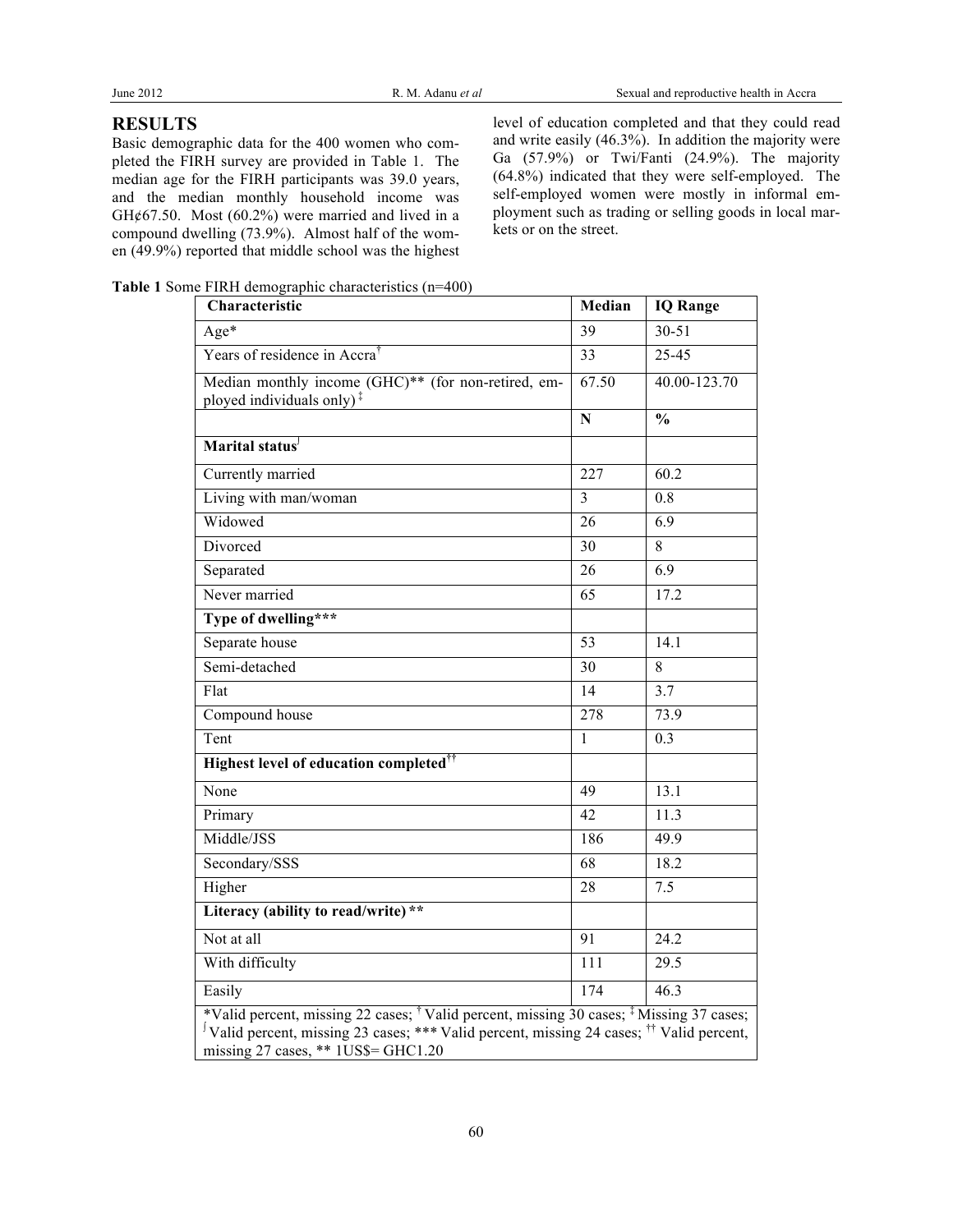For the 2814 women interviewed in the WHSA-II survey, the mean age was 46.2 years and almost half of them (49.3%) were married at the time of the survey. Regarding employment, 1450 (51.5%) were selfemployed. While 1175 (41.8%) reported that they could read easily, 584 (21.4%) had never been to school.

**Contraceptive use and fertility**

In Table 2, we provide data on contraceptive use among non-menopausal women in the WHSA-II sample (only non-menopausal women were asked about contraceptive use). Ever and current use of modern methods was higher among younger women and also among women of higher wealth.

| <b>Table 2</b> Modern Contraceptive use for non-menopausal women $(n=1686)$ |  |  |  |  |  |  |
|-----------------------------------------------------------------------------|--|--|--|--|--|--|
|-----------------------------------------------------------------------------|--|--|--|--|--|--|

|                 | <b>Ever used method</b> |            | <b>Currently using method</b> |        |           |        |
|-----------------|-------------------------|------------|-------------------------------|--------|-----------|--------|
|                 | Yes                     |            | DK                            | Yes    |           | DK     |
|                 | $(\%)$                  | No $(\% )$ | $(\%)$                        | $(\%)$ | No $(\%)$ | $(\%)$ |
| Age group       |                         |            |                               |        |           |        |
| 20-24           | 52.2                    | 47.0       | 0.8                           | 39.3   | 60.7      | 0.0    |
| 25-29           | 48.1                    | 51.7       | 0.2                           | 34.9   | 64.8      | 0.3    |
| 30-34           | 44.9                    | 54.8       | 0.3                           | 30.6   | 69.4      | 0.0    |
| 35-39           | 54.1                    | 45.5       | 0.3                           | 29.5   | 70.1      | 0.5    |
| 40-44           | 47.7                    | 51.9       | 0.5                           | 24.7   | 73.9      | 1.4    |
| 45-49           | 44.4                    | 55.6       | 0.0                           | 16.0   | 84.0      | 0.0    |
| 50-54           | 40.0                    | 60.0       | 0.0                           | 10.0   | 90.0      | 0.0    |
| Wealth quintile |                         |            |                               |        |           |        |
| Lowest          | 44.36                   | 55.64      | 0.00                          | 30.56  | 69.44     | 0.00   |
| Second          | 50.29                   | 49.43      | 0.29                          | 31.71  | 67.89     | 0.41   |
| Middle          | 45.40                   | 54.60      | 0.00                          | 22.22  | 76.89     | 0.89   |
| Fourth          | 49.39                   | 50.30      | 0.30                          | 33.19  | 66.81     | 0.00   |
| Highest         | 52.67                   | 46.18      | 1.15                          | 34.36  | 65.03     | 0.61   |
| Total           | 48.41                   | 51.26      | 0.32                          | 30.22  | 69.40     | 0.38   |

More details of the types of contraceptives being used by women are provided in Table 3. Methods used by less than 2% of the sample (implants and RU486) have been suppressed in this table.

More than a third of the women reported having used abstinence as a method of contraception while a quarter of the women used it as a current method of contraception. Among the modern methods ever used, the male condom was most popular, followed by the injectable and the pill (19.4%, 14.0% and 13.0% respectively). The same methods were the most prevalent for current use, but the level of use was much lower (14.1%, 6.1% and 3.3% respectively), especially for the pill. Male sterilisation was not mentioned as ever-used or current method, and no woman reported female sterilisation or the diaphragm as a current method.

Turning to the women interviewed in greater depth about reproduction in the FIRH survey, Table 4 shows information on contraceptive use and non-use for nonmenopausal respondents. Just 28% of all respondents reported current use of a contraceptive method or "doing anything else" to prevent pregnancy. Of those women reporting current use, periodic abstinence, or the "rhythm method", was the most common method at 39%. Injectables and the oral pill were the next most popular methods at roughly 19% and 13% respectively. More than a third of women attempting to prevent pregnancy (38.5%) reported currently using abstinence or the rhythm or calendar method. The next most popular methods were the injection (19.2%), the pill (12.8%), and male or female condoms (10.3%).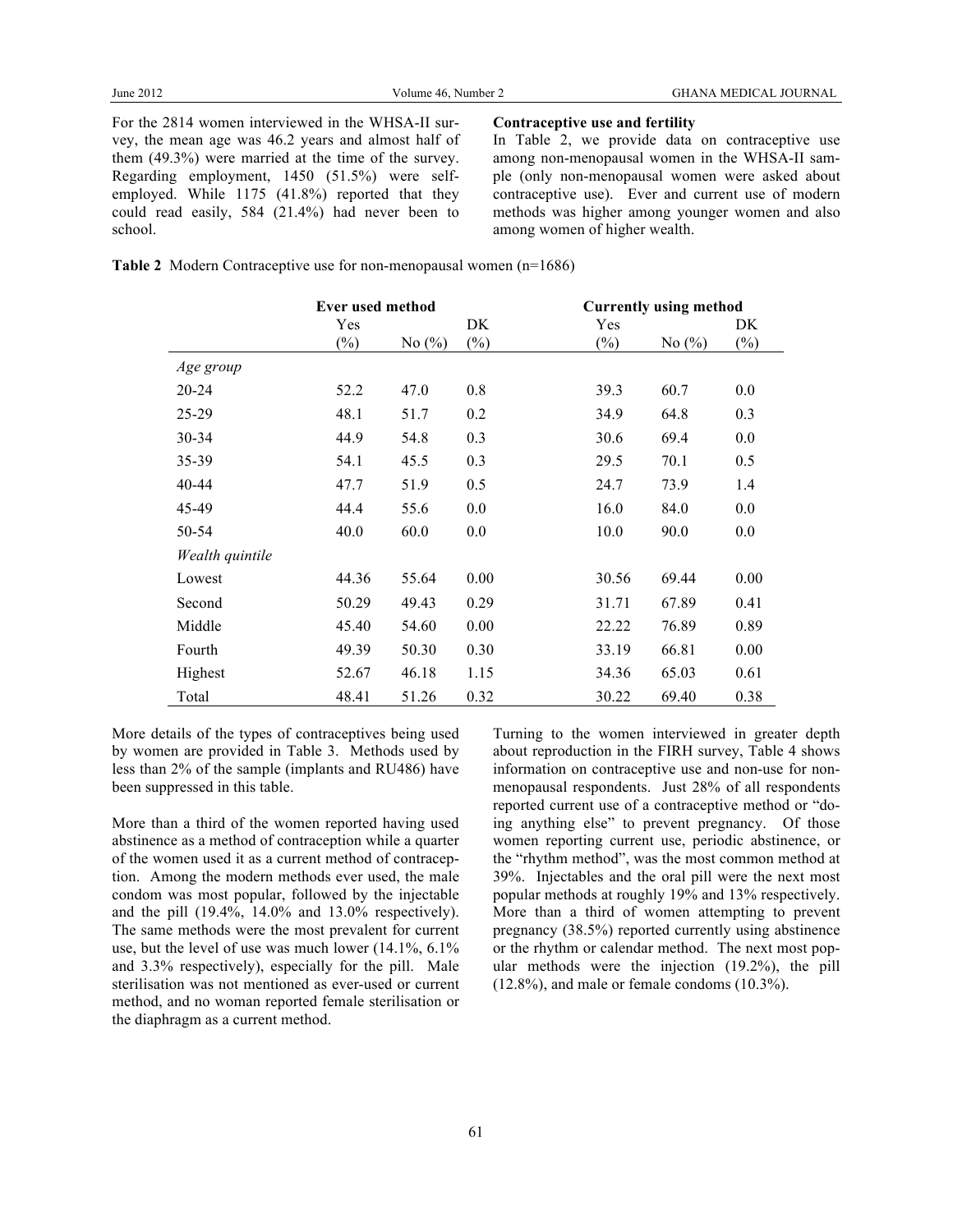|                 |              |                      | Modern              |                          |                            |                           | <b>Traditional</b>        |                                     |
|-----------------|--------------|----------------------|---------------------|--------------------------|----------------------------|---------------------------|---------------------------|-------------------------------------|
|                 | Pill $(\% )$ | <b>IUD</b><br>$(\%)$ | Injection<br>$(\%)$ | Male<br>Condom<br>$(\%)$ | Female<br>Condom<br>$(\%)$ | Absti-<br>nence<br>$(\%)$ | With-<br>drawal<br>$(\%)$ | <b>Breast-</b><br>feeding<br>$(\%)$ |
| Age group       |              |                      |                     |                          |                            |                           |                           |                                     |
| $20 - 24$       | 2.3          | 0.0                  | 4.6                 | 26.4                     | 1.2                        | 29.9                      | 17.2                      | 2.3                                 |
| 25-29           | 1.6          | 0.7                  | 5.9                 | 22.7                     | 0.7                        | 29.6                      | 20.1                      | 2.0                                 |
| 30-34           | 4.7          | 3.0                  | 7.7                 | 12.8                     | 1.3                        | 20.5                      | 10.7                      | 3.0                                 |
| 35-39           | 5.3          | 3.8                  | 7.7                 | 9.6                      | 0.0                        | 21.1                      | 9.6                       | 1.0                                 |
| 40-44           | 4.8          | 4.1                  | 6.2                 | 5.5                      | 0.0                        | 16.6                      | 7.6                       | 0.0                                 |
| 45-49           | 0.0          | 2.5                  | 2.5                 | 5.1                      | 0.0                        | 13.9                      | 6.3                       | 0.0                                 |
| 50-54           | 0.0          | 0.0                  | 0.0                 | 4.8                      | 0.0                        | 23.8                      | 4.8                       | 0.0                                 |
| Wealth quintile |              |                      |                     |                          |                            |                           |                           |                                     |
| Lowest          | 5.6          | 1.5                  | 7.1                 | 11.7                     | 0.5                        | 21.3                      | 8.1                       | 2.0                                 |
| Second          | 3.9          | 1.9                  | 8.1                 | 11.6                     | 0.4                        | 20.1                      | 15.1                      | 0.8                                 |
| Middle          | 1.3          | 0.9                  | 4.7                 | 12.8                     | 0.0                        | 23.5                      | 14.5                      | 3.0                                 |
| Fourth          | 2.5          | 3.3                  | 5.7                 | 17.1                     | 0.8                        | 20.8                      | 12.2                      | 1.2                                 |
| Highest         | 3.6          | 4.2                  | 4.2                 | 17.9                     | 1.2                        | 28.6                      | 11.3                      | 0.6                                 |
| Total           | 3.3          | 2.3                  | 6.1                 | 14.1                     | 0.5                        | 22.5                      | 12.5                      | 1.5                                 |

**Table 3** Type of contraceptive being used at time of survey by age and wealth quintile.

**Table 4** FIRH contraceptive use/non-use among nonmenopausal women (n=279)

|                                                         | n              | $\frac{0}{0}$ |
|---------------------------------------------------------|----------------|---------------|
| Currently using a method or "do-                        |                |               |
| ing anything else" to prevent preg-                     | 78             | 28.0          |
| nancy: (Mark all that apply)                            |                |               |
| Pill                                                    | 10             | 12.8          |
| IUD/Loop                                                | 4              | 5.1           |
| Injection                                               | 15             | 19.2          |
| Implant                                                 | 4              | 5.1           |
| Spermicide                                              | 1              | 1.3           |
| Condom (male)                                           | 6              | 7.7           |
| Condom (female)                                         | 2              | 2.6           |
| Tubal ligation                                          | 2              | 2.6           |
| Herbs/tea/prayer                                        | $\overline{2}$ | 26            |
| Periodic<br>abstinence/rhythm<br>method/calendar method | 30             | 38.5          |
| Withdrawal                                              | 5              | 6.4           |

Of the 201 non-menopausal women who reported they were not currently using a contraceptive method, 42% indicated that this decision was because they did not currently have a partner or were not sexually active, and nearly 20% said that they currently desired a pregnancy. Roughly one in ten (11.4%) indicated that they were not attempting to prevent pregnancy because of fear or dislike of contraceptive side effects. Religious

reasons were not a factor in determining non-use (Table 5).

**Table 5** Reasons for contraceptive non-use among nonmenopausal women (n=279) in FIRH study

|                                           | n   | %              |
|-------------------------------------------|-----|----------------|
| Reason for not currently using a method   |     |                |
| or "doing anything else" to prevent preg- | 201 | 72.0           |
| nancy                                     |     |                |
| Not sexually active/no partner            | 85  | 42.3           |
| In or post menopause*                     | 5   | 2.5            |
| Hysterectomy                              | 6   | 3.0            |
| Desire for pregnancy                      | 40  | 19.9           |
| Currently pregnant or breastfeeding       | 8   | 40             |
| High cost/lack of household income        |     | 0.5            |
| Lack of time                              | 2   | 1 <sub>0</sub> |
| Religion prohibits/religious reasons      | 1   | 0.5            |
| Dislike/fear of side effects              | 23  | 114            |
| Other                                     | 14  | 70             |
| Don't know/refused                        | 27  | 13.4           |

\*These women indicated that they were not in menopause when asked the question directly; however they later offered menopause as reason for not taking contraceptives.

Nineteen women participated in three FIRH FGDs about family size and contraception use.

We aimed to recruit women for four FGDs broken down by age and socioeconomic status (SES) (i.e.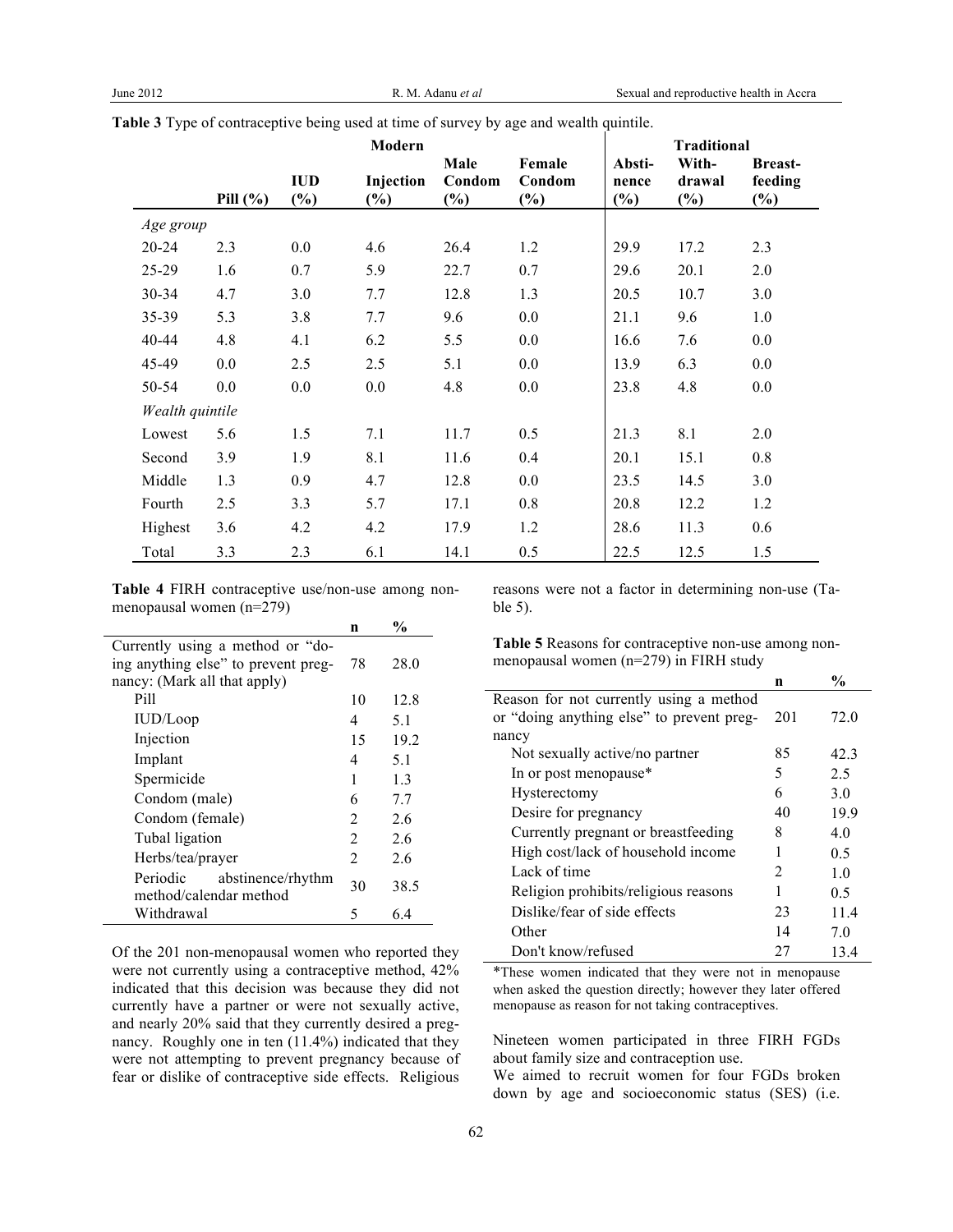young age low SES, young age high SES, older age low SES, older age high SES).

It proved very difficult to recruit women for the "older and higher SES" group as there were less of these women to sample from. Most women in this category were formally employed and could not spare time for the interview, despite offering to conduct the interview on a Saturday. The final participation rate per FGD was as follows: younger and lower SES (n=6), younger and higher SES (n=3), older and lower SES (n=10), older and higher SES (n=not completed).

The FGD respondents were knowledgeable regarding 'modern' methods of contraception and reported that information is generally available from advertisements

on TV and radio and from friends and clinic staff. However, the FGD respondents also expressed several misconceptions about the side effects from using 'modern' methods and that these misconceptions result in many women turning to 'traditional' methods of contraception. The most common traditional methods referred to were periodic abstinence, withdrawal, and the calendar method. Abortion was also mentioned in the context of 'traditional' methods of contraception as a way to prevent pregnancy.

One salient feature of this population is the very low level of current fertility and the sharp fall in fertility in the years before the interviews in 2009 (Table 6).

|            | <b>TEATS DETOLE HILEFVIEW</b> |                   |                    |                    |                    |                    |                    |                    |
|------------|-------------------------------|-------------------|--------------------|--------------------|--------------------|--------------------|--------------------|--------------------|
|            | $\leq$ 5 years                | $6 - 10$<br>vears | $11 - 15$<br>years | $16 - 20$<br>years | $21 - 25$<br>years | $26 - 30$<br>years | $31 - 35$<br>years | $36 - 40$<br>years |
| Age group  |                               |                   |                    |                    |                    |                    |                    |                    |
| $20 - 24$  | 0.065                         | 0.061             | 0.063              | 0.092              | 0.106              | 0.126              | 0.165              | 0.113              |
| 25-29      | 0.110                         | 0.124             | 0.135              | 0.151              | 0.199              | 0.206              | 0.146              | 0.235              |
| $30 - 34$  | 0.141                         | 0.142             | 0.138              | 0.177              | 0.198              | 0.214              | 0.227              | 0.241              |
| 35-39      | 0.122                         | 0.117             | 0.115              | 0.118              | 0.162              | 0.181              | 0.242              | 0.227              |
| $40 - 44$  | 0.056                         | 0.066             | 0.052              | 0.090              | 0.107              | 0.113              | 0.173              | 0.172              |
| 45-49      | 0.020                         | 0.016             | 0.026              | 0.026              | 0.045              | 0.097              | 0.084              | 0.127              |
| <b>TFR</b> | 2.57                          | 2.63              | 2.65               | 3.27               | 4.09               | 4.69               | 5.19               | 5.57               |

**Years before interview**

**Table 6** Age-specific fertility rates for the period before the survey by age at survey

### **Reproductive health outcomes**

Table 7 provides information regarding the prevalence of a specific set of reproductive ill health indicators in the FIRH survey population.

|  | Table 7 Reproductive ill-health $(n=400)$ |  |
|--|-------------------------------------------|--|
|--|-------------------------------------------|--|

|                                                          | n  | $\frac{0}{0}$ |
|----------------------------------------------------------|----|---------------|
| Reported currently having                                |    |               |
| menstrual irregularity                                   | 47 | 11.8          |
| Reported any RTI/STI/UTI<br>symptom in the past 6 months | 91 | 22.8          |
| Abnormal discharge in the<br>past 6 months               | 72 | 18.0          |
| Abnormal smell <sup>®</sup>                              | 43 | 60.6          |
| Abnormal colour                                          | 65 | 91.5          |
| Abnormal volume                                          | 35 | 49.3          |
| Pain on intercourse in the                               |    |               |
| past 6 months                                            | 21 | 53            |
| Pain on urination in the past 6                          |    |               |
| months                                                   | 13 | 3.3           |
| $*$ Missing and aggo                                     |    |               |

Missing one case

One in ten women reported current menstrual irregularity, and nearly one quarter (23%) reported experiencing symptoms of either a reproductive tract infection (RTI), sexually transmitted infection (STI) or urinary tract infection (UTI) in the past six months.

We also asked respondents about seeking preventative care and fertility treatments in the past six months. Just 7% (n=28) of respondents reported obtaining any kind of preventative reproductive health care in the past six months. Of those who did obtain preventative care, breast exams (46%), nutrition education (29%) and HIV tests (25%) were the most commonly obtained services. Six women also obtained fertility treatments.

#### **FIRH Labour and Delivery In-Depth Interviews**

According to the FIRH survey, 38 women had a delivery in the last two years, and all received prenatal care. Of those, several received additional services around the time of the labour and delivery. Thirty-six (94.7%) obtained postnatal care/infant immuniza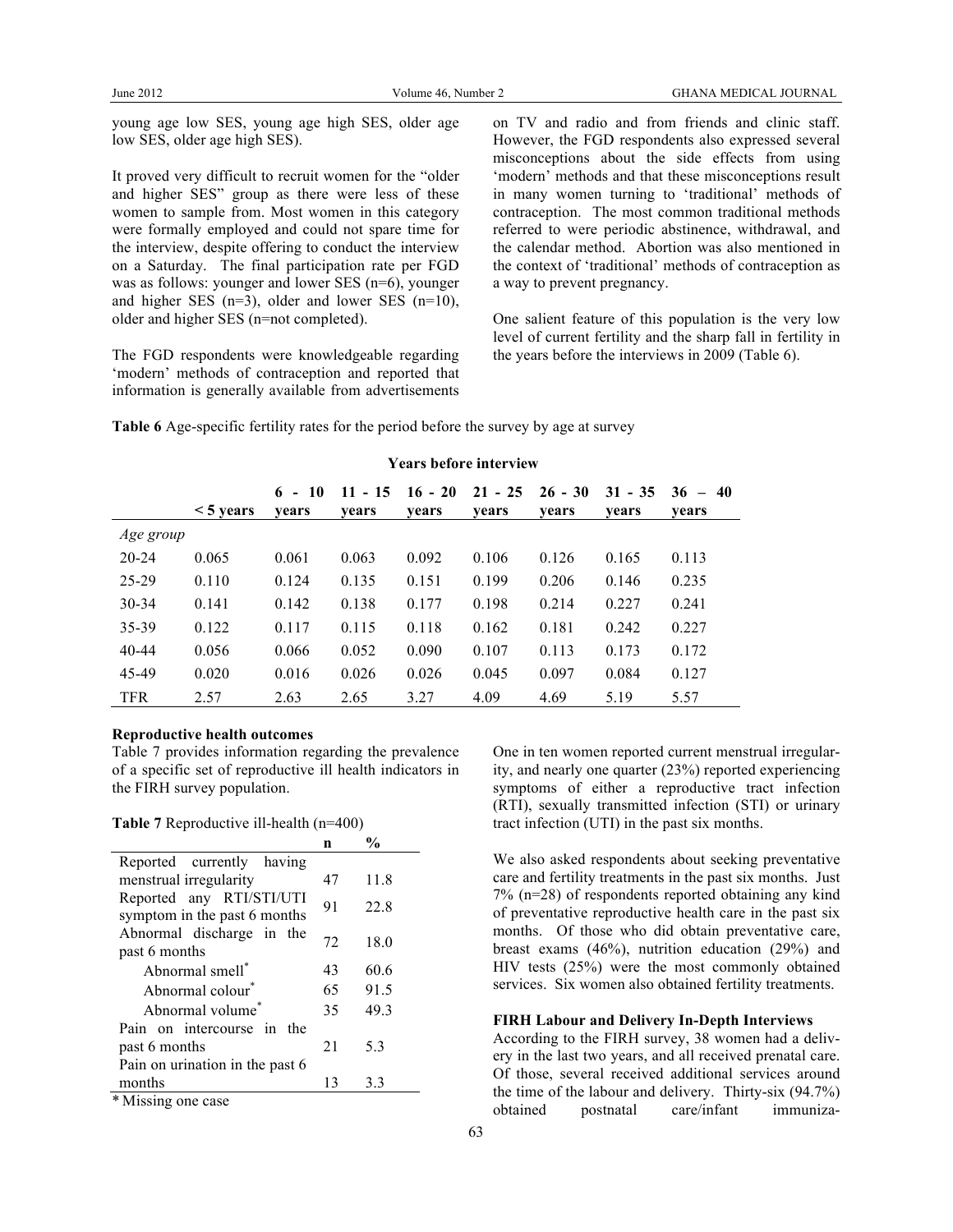tion/prophylaxis. Nineteen women (50.0%) obtained maternal HIV counselling. Seven (18.4%) obtained services for morning sickness. In addition, six (15.8%) women obtained complicated pregnancy or delivery services that included premature/early delivery. Of the four women who specified the type of complication, all women had complicated deliveries: one woman had a breech delivery, one woman had a complicated delivery service (premature), one woman had a complicated delivery service (late delivery), and one woman specified a complicated delivery. These results are summarized in the following table.

**Table 8** Summary of services obtained by women with deliveries in the past 6 months

| <b>Service</b>                        | Number of     |
|---------------------------------------|---------------|
|                                       | women $(\% )$ |
| Antenatal care                        | 38 (100%)     |
| Labour and delivery services          | 36 (97.4%)    |
| care/infant<br>immuniza-<br>Postnatal | 36 (97.4%)    |
| tion/prophylaxis                      |               |
| Maternal HIV counselling              | $19(50.0\%)$  |
| Services for morning sickness         | $7(18.4\%)$   |
| Complicated pregnancy/delivery ser-   | $6(15.8\%)$   |
| vices                                 |               |

According to data obtained in the WHSA-II, 36.8% of the 38 women belonged to the National Health Insurance Scheme (NHIS). Only two delivered outside of health facilities. Though this sample comes from the Accra Metropolitan Area, some women still reported high travel times to health facilities and significant transportation-related costs. One quarter of women travelled more than 30 minutes to a facility with one woman travelling two hours. Travel costs increased with travel time, time being a likely indicator of distance to a health facility. Transportation costs ranged from GH $\phi$ 0 to GH $\phi$ 25 with 85% of women paying  $GH$  $¢3$  or less. NHIS membership reduced hospital fees by 55%. While hospital fees for delivery should theoretically be zero if a woman is enrolled in the NHIS, only two women had no delivery-related costs. Women with health insurance paid an average of  $GH¢24.39$ (range GH $\epsilon$ 0 to GH $\epsilon$ 60.50), and women without health insurance paid an average of  $GH\&53.80$  (range  $GH\&0$ to  $GH¢500$ . (1US\$=GHC1.20 at the time of the study)

### **DISCUSSION**

Qualitative data results from this analysis support previous findings which show that Ghanaian women have a very high level of knowledge about modern contraception. $6,7$  This knowledge, however, does not translate into use of modern contraception. Modern method use was low in both the overall WHSA-II sample and in the younger FIRH cohort. Data from the FGDs show

that even though women know of modern family methods, they still have inaccurate information about how these methods work and the likely side effects. More information is needed on where women get their contraception information, and whether misinformation about contraception is due to a lack of information or a lack of correct information from health workers, public information or other sources. Innovative education campaigns that provide more accurate information in engaging and user-friendly ways could help to begin dispelling misinformation about modern contraceptive methods.

A new finding from this study is the reported high level of use of periodic abstinence as a method of contraception. This result differs from the method mix reported by the Ghana Demographic and Health Survey.<sup>8</sup> Reproductive health problems were commonly reported among women in the FIRH survey with symptoms of STI being the most common problem. This finding could be linked to the low level of condom use among sexually active women and their partners. Previous work has shown that majority of women with STI symptoms tend not to report their symptoms.<sup>9</sup> an action that could lead to reproductive health problems like infertility that has major social consequences in the Ghanaian society. There is a need to actively consider the development of a reproductive health surveillance system that would help in detecting these reproductive health problems early and putting interventions in place to prevent tertiary reproductive health disability.

Coverage of delivery services in Accra needs to be addressed because women living in the capital city complain of high travel times in reaching delivery services. This finding could be due to a combination of the levels of traffic on the roads and the distribution of public facilities that offer delivery services. Also the fact that pregnant women registered under the NHIS still have to pay for some services raises questions about whether the charges paid by the NHIS for delivery services cover the actual costs. Health facilities might be charging the pregnant women extra amounts in order to make up for perceived discrepancies between actual costs and the reimbursement from the NHIS for services rendered. This practice, if not addressed, could lead to some women being dissuaded from using the health services for their labour and delivery, potentially leading to a reduction in the coverage of deliveries by skilled birth attendants, which is known, in turn, to increase maternal mortality.

Despite increasing economic development and declining fertility, modern contraceptive method use remains low in Accra. Increased information about and access to the full range of contraceptive methods is critical for